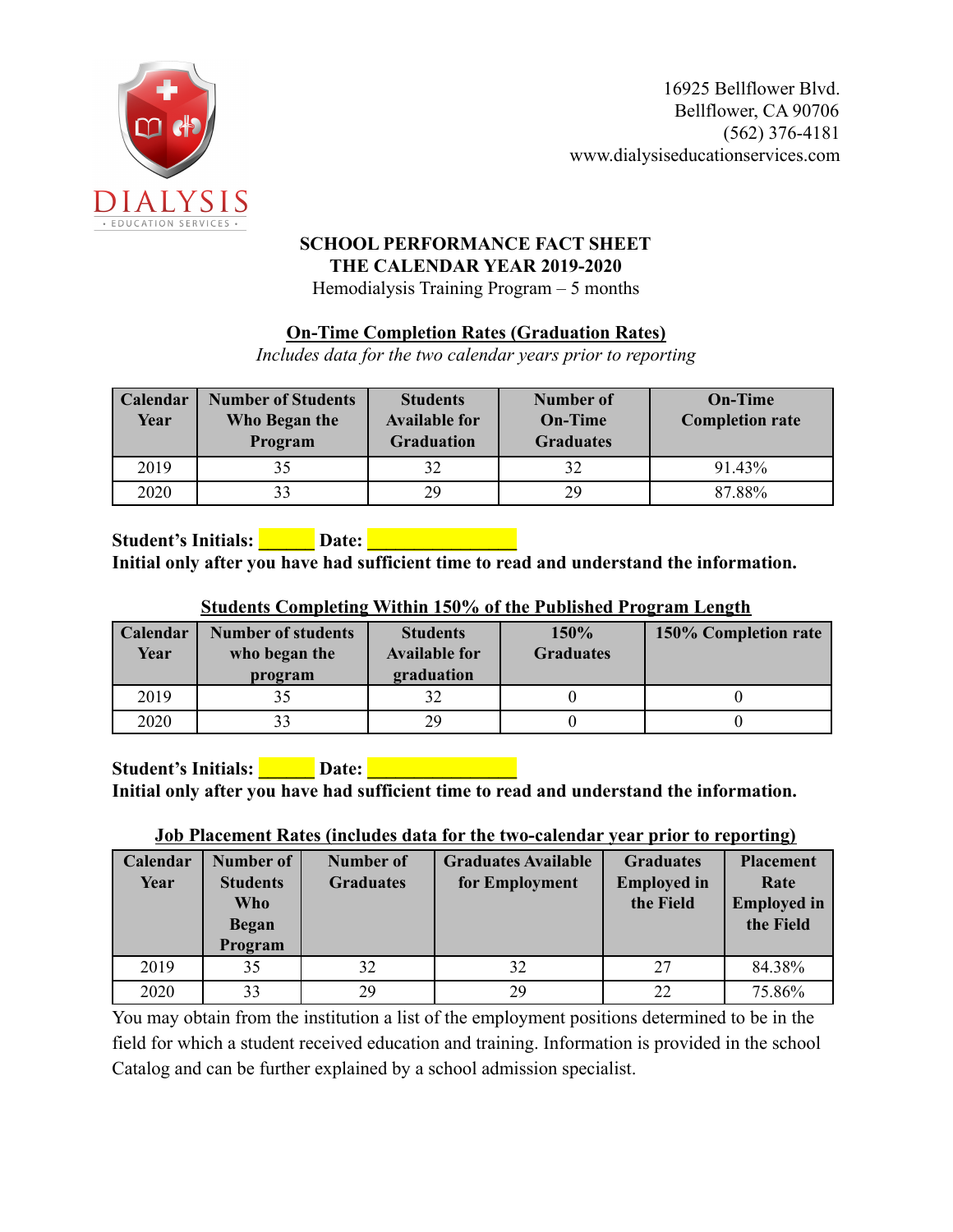

## **Gainfully Employed Categories (includes data for the two calendar years prior to reporting).**

| <b>Part-Time vs. Full-Time Employment</b>                                                                 |  |                                                                                       |                                                                  |  |  |  |  |
|-----------------------------------------------------------------------------------------------------------|--|---------------------------------------------------------------------------------------|------------------------------------------------------------------|--|--|--|--|
| <b>Calendar Year</b><br><b>Graduate</b><br><b>Employed</b><br>in the Field 20-29<br><b>Hours Per Week</b> |  | <b>Graduates Employed in the</b><br><b>Field at Least 30 Hours Per</b><br><b>Week</b> | <b>Total Graduates</b><br><b>Employed in the</b><br><b>Field</b> |  |  |  |  |
| 2019                                                                                                      |  | 27                                                                                    | 27                                                               |  |  |  |  |
| 2020                                                                                                      |  |                                                                                       |                                                                  |  |  |  |  |

#### **Single Position vs. Concurrent Aggregated Position**

| <b>Calendar Year</b> | <b>Graduates</b><br><b>Employed in the</b><br><b>Field in a Single</b><br><b>Position</b> | <b>Graduates Employed in the</b><br><b>Field in Concurrent</b><br><b>Aggregated Positions</b> | <b>Total Graduates</b><br><b>Employed in the</b><br><b>Field</b> |  |
|----------------------|-------------------------------------------------------------------------------------------|-----------------------------------------------------------------------------------------------|------------------------------------------------------------------|--|
| 2019                 | つフ                                                                                        |                                                                                               | 27                                                               |  |
| 2020                 |                                                                                           |                                                                                               |                                                                  |  |

### **Self-Employed / Freelance Positions**

| <b>Calendar Year</b> | Graduates Employed who are Self-Employed or<br><b>Working Freelance</b> | <b>Total Graduates</b><br><b>Employed in the</b><br><b>Field</b> |
|----------------------|-------------------------------------------------------------------------|------------------------------------------------------------------|
| 2019                 |                                                                         | つつ                                                               |
| 2020                 |                                                                         | າາ                                                               |

#### **Institutional Employment**

| <b>Calendar Year</b> | <b>Graduates Employed in the Field who are</b><br><b>Employed by the institution, an Employer Owned</b><br>by the Institution, Or an Employer who Shares<br>Ownership with the Institution. | <b>Total Graduates</b><br><b>Employed in the</b><br><b>Field</b> |
|----------------------|---------------------------------------------------------------------------------------------------------------------------------------------------------------------------------------------|------------------------------------------------------------------|
| 2019                 |                                                                                                                                                                                             | 27                                                               |
| 2020                 |                                                                                                                                                                                             |                                                                  |

**Student's Initials: \_\_\_\_\_\_ Date: \_\_\_\_\_\_\_\_\_\_\_\_\_\_\_\_ Initial only after you have had sufficient time to read and understand the information.**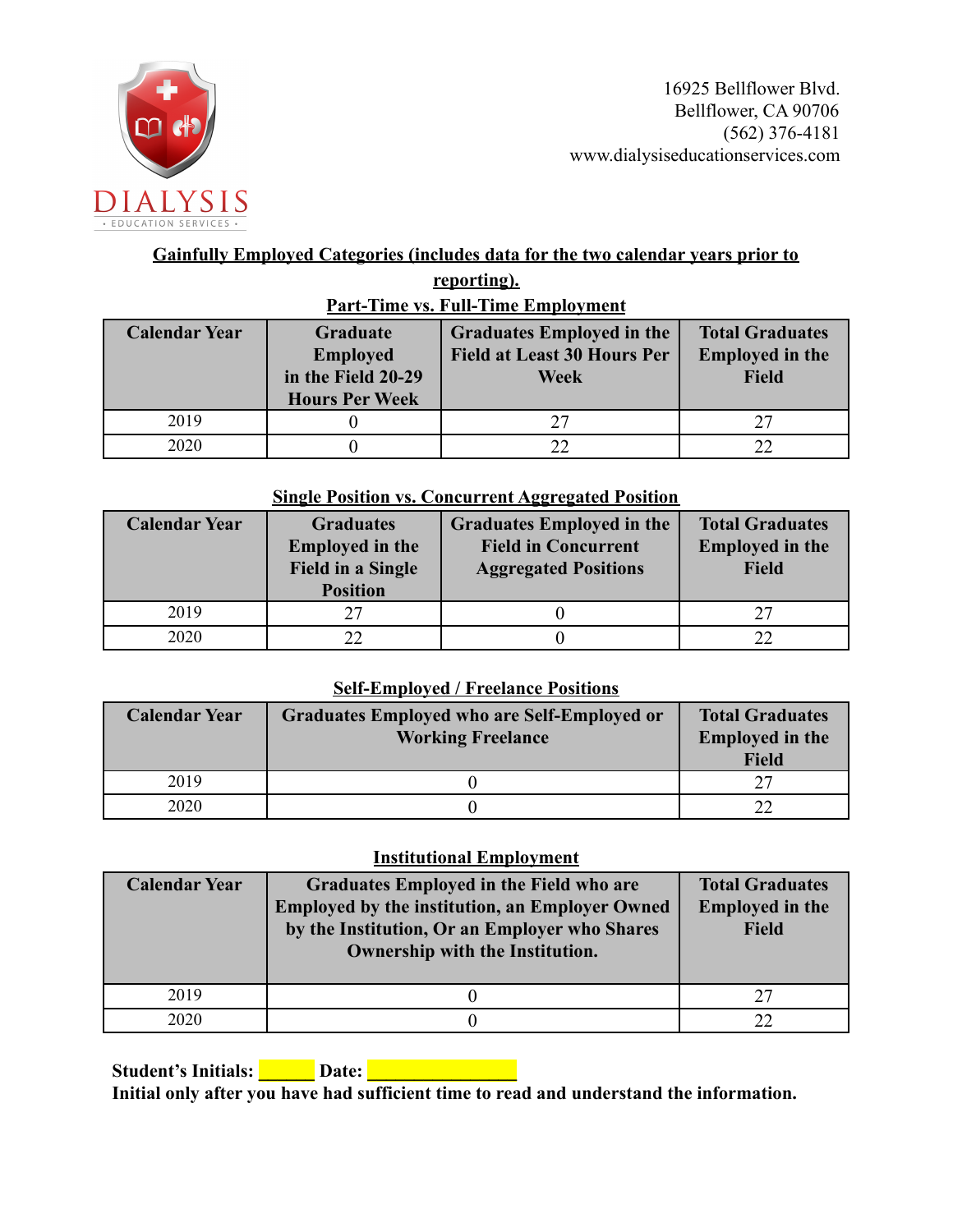

### **License Examination Passage Rates (includes data for the two calendar years prior to**

| reporting)       |                                                      |                                                            |                                                                                       |                                                                                |                        |  |  |
|------------------|------------------------------------------------------|------------------------------------------------------------|---------------------------------------------------------------------------------------|--------------------------------------------------------------------------------|------------------------|--|--|
| Calendar<br>Year | Number of<br><b>Graduates in</b><br>Calendar<br>Year | <b>Number of</b><br><b>Graduates</b><br><b>Taking Exam</b> | <b>Number</b><br><b>Who Passed</b><br><b>First</b><br><b>Available</b><br><b>Exam</b> | <b>Number</b><br><b>Who Failed</b><br><b>First</b><br><b>Available</b><br>Exam | <b>Passage</b><br>Rate |  |  |
| 2019             | 32                                                   | 32                                                         | 32                                                                                    |                                                                                | 100%                   |  |  |
| 2020             | 29                                                   | 22                                                         | 22                                                                                    |                                                                                | 100%                   |  |  |

Licensure examination passage data is not available from the state agency administering the examination. We are unable to collect data from 0 graduates.

**Student's Initials: \_\_\_\_\_\_ Date: \_\_\_\_\_\_\_\_\_\_\_\_\_\_\_\_ Initial only after you have had sufficient time to read and understand the information.**

**Salary and Wage Information (includes data for the two calendar years prior to reporting).**

**Calendar Year Graduates Available for Employment Graduates Employed in the Field \$20,000 - \$25,000 \$25,001 - \$30,000 \$30,001 - \$35,000 \$35,001 - \$40,000 \$40,001 - \$45,000** 2019 | 32 | 27 | 0 | 0 | 19 | 2 | 0 2020 | 29 | 22 | 0 | 1 | 10 | 2 | 5

**Annual salary and wages reported for graduates employed in the field.**

| Calendar | \$45,001 | \$50,001 | \$55,001 | \$60,001 | \$65,001 | \$70,001 | <b>No Salary</b>   |
|----------|----------|----------|----------|----------|----------|----------|--------------------|
| Year     |          |          |          |          |          |          | <b>Information</b> |
|          | \$50,000 | \$55,000 | \$60,000 | \$65,000 | \$70,000 | \$75,000 | <b>Reported</b>    |
| 2019     |          |          |          |          |          |          |                    |
| 2020     |          |          |          |          |          |          |                    |

A list of sources used to substantiate salary disclosures is available from the school. Students can review the information in this disclosure and schedule an appointment with an admission specialist to discuss communications of data in inquiry.

**Student's Initials: \_\_\_\_\_\_ Date: \_\_\_\_\_\_\_\_\_\_\_\_\_\_\_\_ Initial only after you have had sufficient time to read and understand the information.**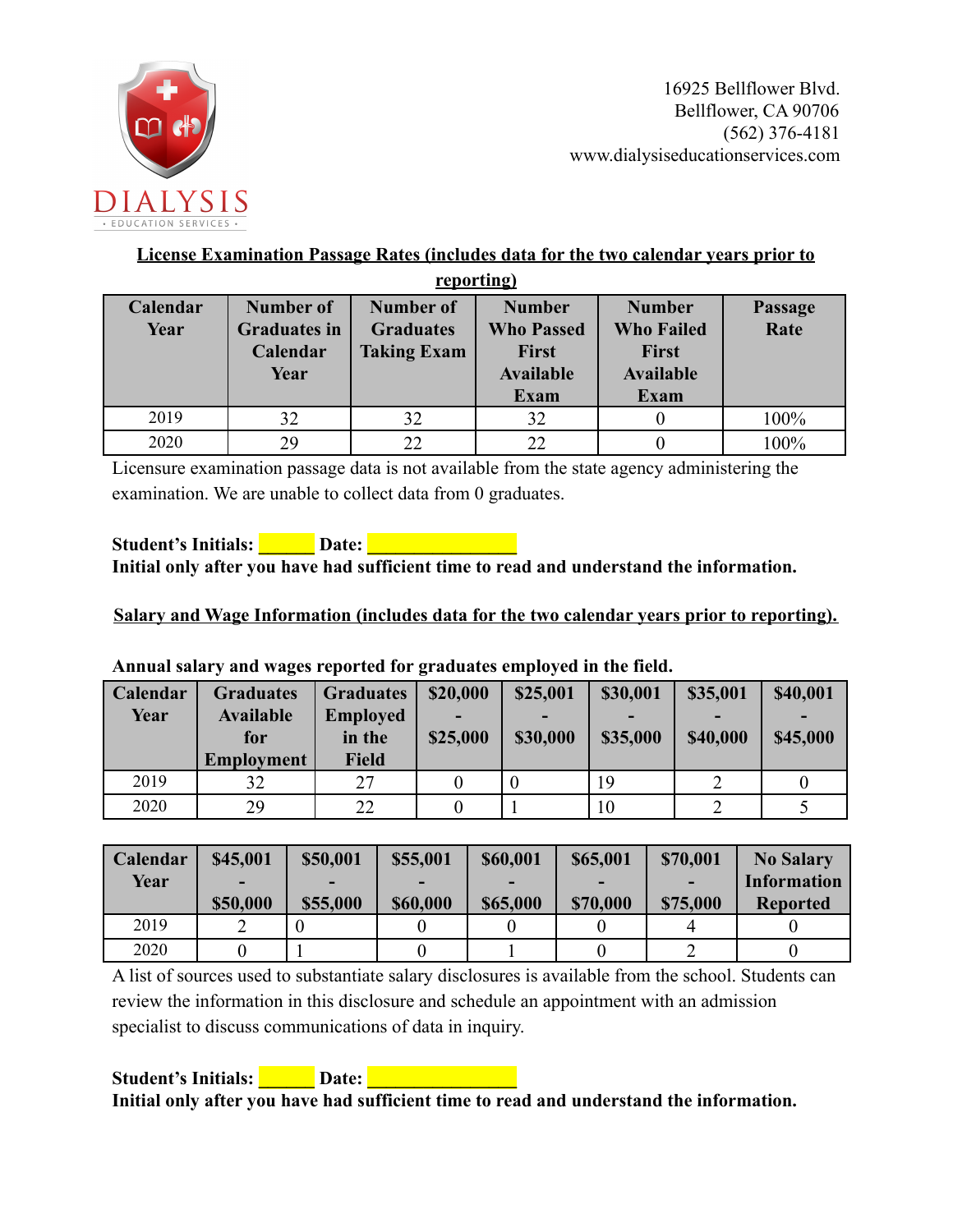

16925 Bellflower Blvd. Bellflower, CA 90706 (562) 376-4181 www.dialysiseducationservices.com

## **Cost of Educational Program**

Total charges for the program for students completing on-time in 2019: \$7000.00; 2020 \$7500 Additional charges may be incurred if the program is not completed on time.

**Student's Initials: \_\_\_\_\_\_ Date: \_\_\_\_\_\_\_\_\_\_\_\_\_\_\_\_ Initial only after you have had sufficient time to read and understand the information.**

Students at Dialysis Education Services are not eligible for federal student loans. This institution does not meet the U.S. Department of Education criteria that would allow its students to participate in federal aid programs.

**Student's Initials: \_\_\_\_\_\_ Date: \_\_\_\_\_\_\_\_\_\_\_\_\_\_\_\_ Initial only after you have had sufficient time to read and understand the information.**

This fact sheet is filed with the Bureau for Private Postsecondary Education. Regardless of any information you may have relating to completion rates, placement rates, starting salaries, or license exam passage rates, this fact sheet contains the information as calculated pursuant to state law.

Any questions a student may have regarding this fact sheet that have been not satisfactorily answered may be directed to the Bureau for Private Postsecondary Education at: Physical Address: 1747 North Market Blvd, Suite 225, Sacramento, CA 95834 Mailing Address: P.O. Box 980818, West Sacramento, CA 95798-0818 Internet Website Address: [www.bppe.ca.gov](http://www.bppe.ca.gov/) Phone Number: (916) 574-8900 Toll-Free: (888) 370-7589 Fax Number: (916) 263-1897

 $\mathcal{L}_\mathcal{L} = \mathcal{L}_\mathcal{L} = \mathcal{L}_\mathcal{L} = \mathcal{L}_\mathcal{L} = \mathcal{L}_\mathcal{L} = \mathcal{L}_\mathcal{L} = \mathcal{L}_\mathcal{L} = \mathcal{L}_\mathcal{L} = \mathcal{L}_\mathcal{L} = \mathcal{L}_\mathcal{L} = \mathcal{L}_\mathcal{L} = \mathcal{L}_\mathcal{L} = \mathcal{L}_\mathcal{L} = \mathcal{L}_\mathcal{L} = \mathcal{L}_\mathcal{L} = \mathcal{L}_\mathcal{L} = \mathcal{L}_\mathcal{L}$ 

 $\mathcal{L}_\text{max} = \frac{1}{2} \sum_{i=1}^n \mathcal{L}_\text{max}(\mathbf{x}_i - \mathbf{y}_i)$ 

Student Name – Print

 $\mathcal{L}_\text{max}$  and  $\mathcal{L}_\text{max}$  and  $\mathcal{L}_\text{max}$ 

Student Signature Date

School Official Date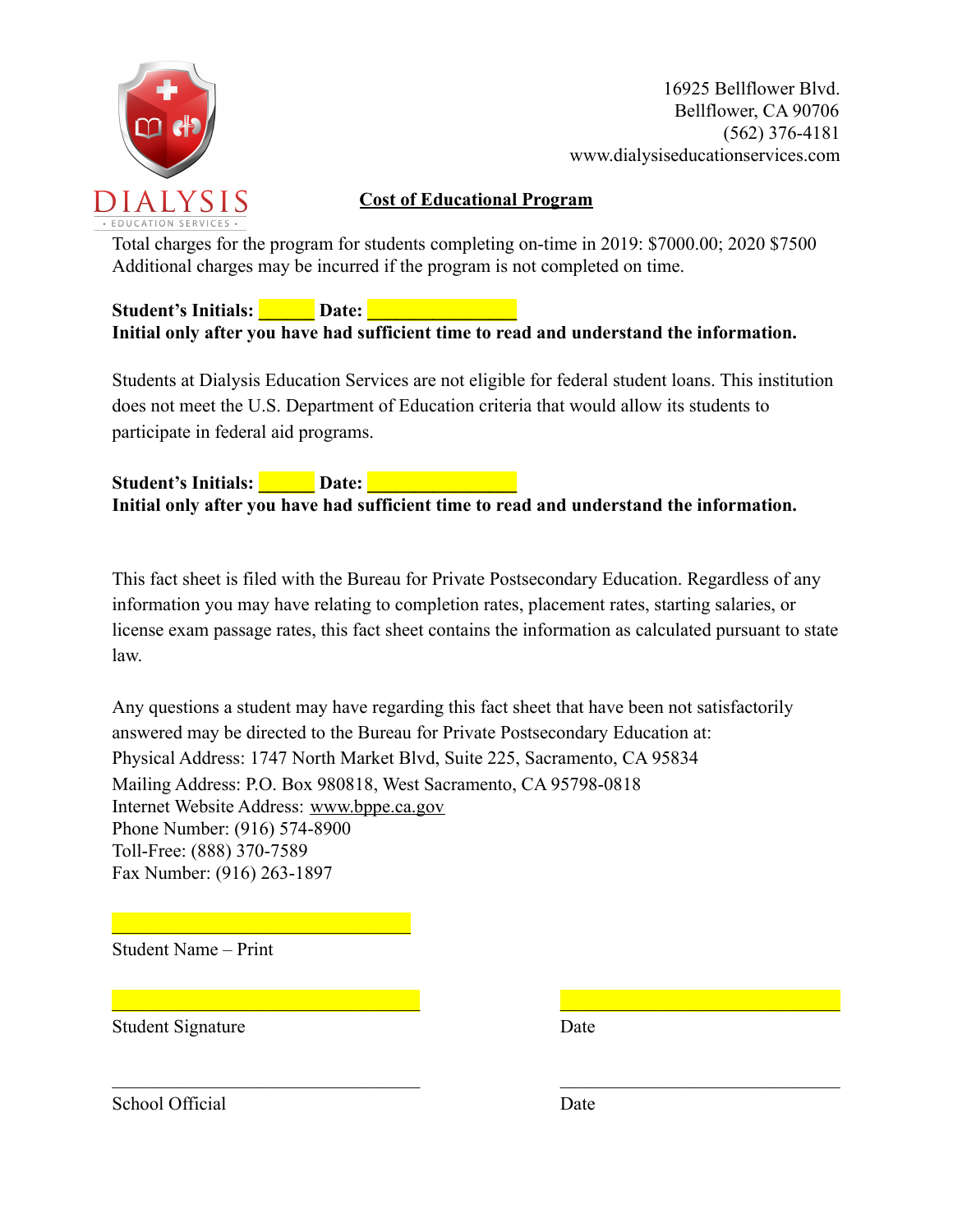

## **Definitions**

- **●** "Number of Students Who Began the Program" means the number of students who began the program who were scheduled to complete the program with 100% of the published length within the reporting calendar year and excludes all students who canceled during the cancellation period.
- **●** "Students Available for Graduation" is the number of students who began the program minus the number of students who have died, been incarcerated, or been called to active military duty.
- **●** "Number of On-Time Graduates" is the number of students who completed the program within 100% of the published program length within the reporting calendar year.
- **●** "On-Time Completion Rate" is the number of on-time graduates divided by the number of students available for graduation.
- **●** "150% Graduates" is the number of students who completed the program within 150% of the program length (includes on-time graduates)
- **●** "150% Completion Rate" is the number of students who completed the program in the reported calendar year within 150% of the published program length, including on-time graduates, divided by the number of students available for graduation.
- **●** "Graduates Available for Employment" means the number of graduates minus the number of graduates unavailable for employment.
- **●** "Graduates Unavailable for Employment" means the graduates who, after graduation, die, become incarcerated, are called to active military duty, are international students that leave the United States or do not have a visa allowing employment in the United States, or are continuing their education in an accredited or bureau-approved postsecondary institution.
- **●** "Graduates Employed in the Field" means the graduates who beginning within six months after a student completes the institution educational program are gainfully employed, whose employment has been reported, and for whom the institution has documented verification of employment, the six months period begins after the announcement of the examination results for the first examination available after a student completes an applicable educational program.
- **●** "Placement Rate Employed in the Field" is calculated by dividing the number of graduates gainfully employed in the field by the number of graduates available for employment.
- **●** "Number of Graduates Taking the Exam" is the number of graduates who took the first available exam in the reported calendar year.
- **•** "First Available Exam Date" is the date for the first available exam after a student completed the program.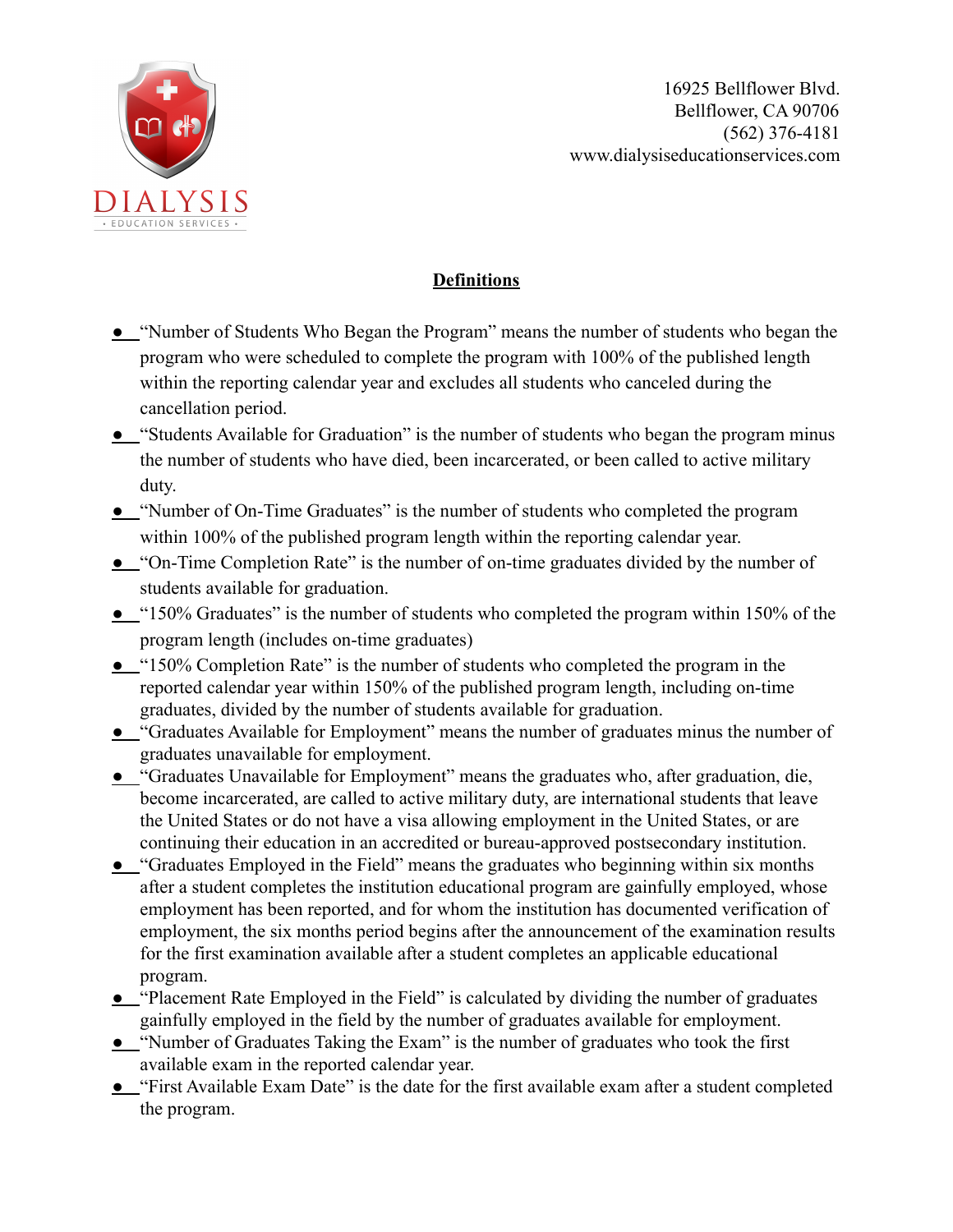

16925 Bellflower Blvd. Bellflower, CA 90706 (562) 376-4181 www.dialysiseducationservices.com

**●** "Passage Rate" is calculated by dividing the number of graduates who

 $DIALYSISm$  by the number of graduates who took the reported licensing exam.

**EXAMPLE TO TO PASSED FIRST Available Exam" is the number of graduates who took and** passed the first available licensing exam after completing the program.

- **●** "Salary" is as reported by graduate or graduate's employer.
- **●** "No Salary Information Reported" is the number of graduates for whom, after making reasonable attempts, the school was not able to obtain salary information.